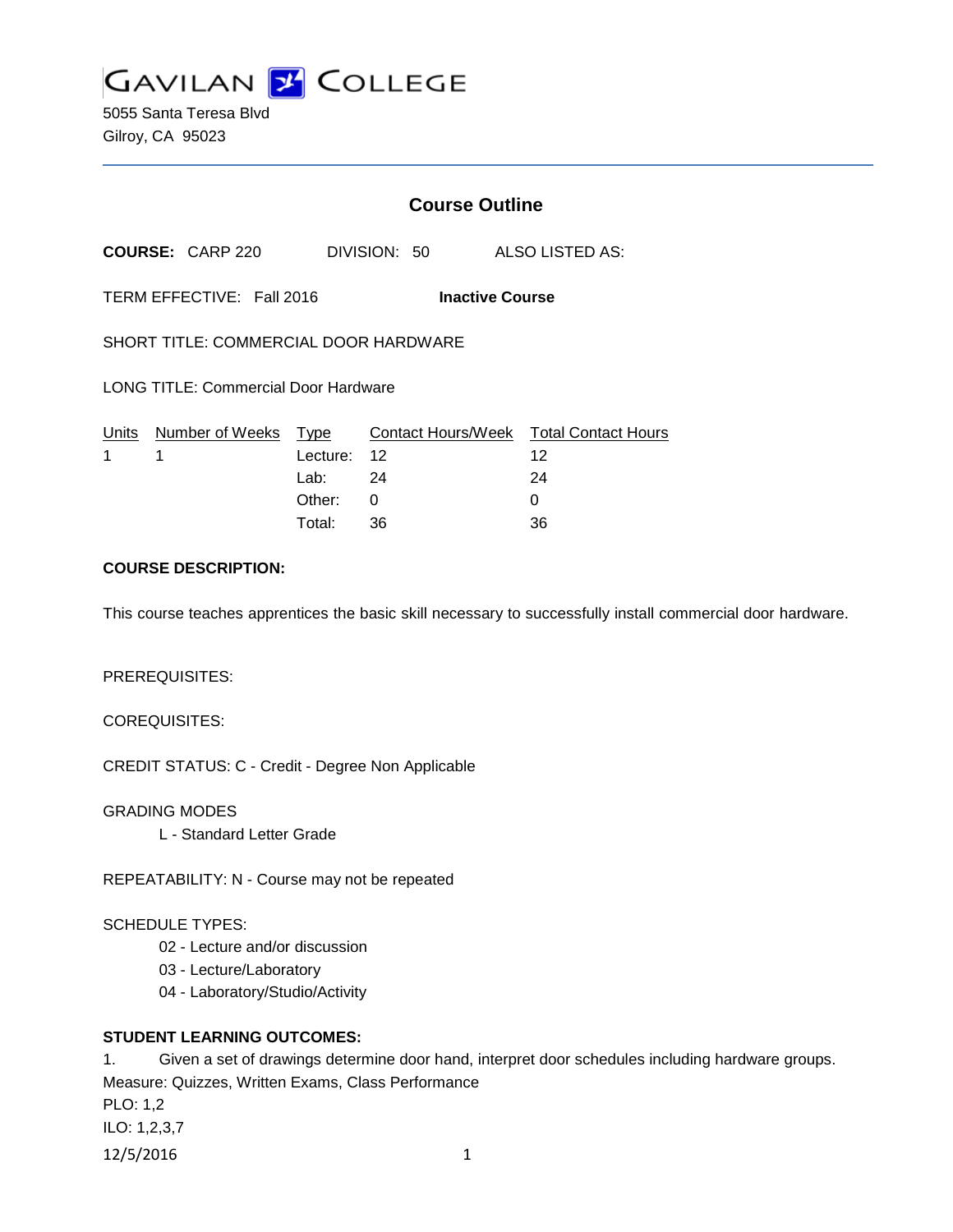GE-LO: N/A

Anticipated Year of Assessment: Fall 2016

2. Given a door in a frame, adjust the margins as necessary by shimming the door butts.

Measure: Quizzes, Written Exams, Class Performance

PLO: 1,3

ILO: 1,2,3,7

GE-LO: N/A

Anticipated Year of Assessment: Fall 2016

3. Given a collection of hardware, correctly identify each piece and describe its function.

Measure: Quizzes, Written Exams, Class Performance

PLO: 1,3

ILO: 1,2,3,7

GE-LO: N/A

Anticipated Year of Assessment: Fall 2016

4. Given a door, cylinder lockset, instructions and tools, prepare the door and install the lockset so that it securely latches and locks the door.

Measure: Quizzes, Written Exams, Class Performance

PLO: 1,3

ILO: 1,2,3,7

GE-LO: N/A

Anticipated Year of Assessment: Fall 2016

5. Given a door, a mortise lockset and instructions, install the lockset so that it securely latches.

Measure: Quizzes, Written Exams, Class Performance

PLO: 1,3

ILO: 1,2,3,7

GE-LO: N/A

Anticipated Year of Assessment: Fall 2016

6. Given a mortise lockset, a cylinder lockset and instructions for each, correctly change the hand of each lockset.

Measure: Quizzes, Written Exams, Class Performance

PLO: 1,3

ILO: 1,2,3,7

GE-LO: N/A

Anticipated Year of Assessment: Fall 2016

7. Given the tools necessary, drill and hand tap holes for various machine screws.

Measure: Quizzes, Written Exams, Class Performance

PLO: 1,3

ILO: 1,2,3,7

GE-LO: N/A

Anticipated Year of Assessment: Fall 2016

8. Given a door closer and instructions, install the closer so it moves from 90 degrees open to closed within 7 to 10 seconds.

Measure: Quizzes, Written Exams, Class Performance

PLO: 1,3

ILO: 1,2,3,7

GE-LO: N/A

Anticipated Year of Assessment: Fall 2016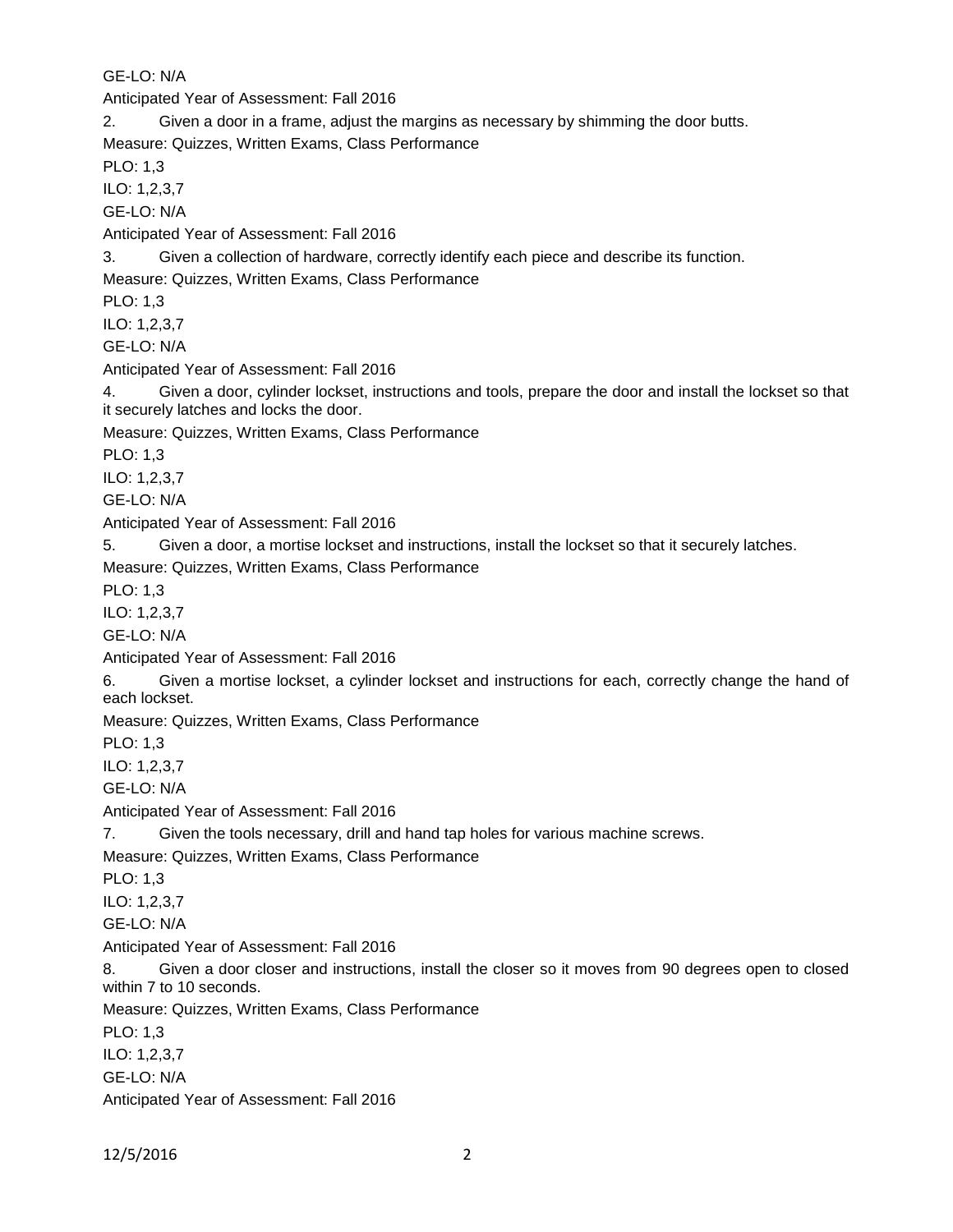9. Given a rim exit device and instructions, install the exit device so it securely latches the door and releases with 5 pounds or less of pressure.

Measure: Quizzes, Written Exams, Class Performance

PLO: 1,3

ILO: 1,2,3,7

GE-LO: N/A

Anticipated Year of Assessment: Fall 2016

10. Given a door holder/stop and instructions, install so the door stops at a pre-determined angle without damage to door or jamb.

Measure: Quizzes, Written Exams, Class Performance

PLO: 1,3

ILO: 1,2,3,7

GE-LO: N/A

Anticipated Year of Assessment: Fall 2016

PROGRAM LEARNING OUTCOMES:

1. Demonstrate journey level skills, including those skills necessary to build all concrete infrastructures that comprise the California transportation system.

2. Locate on the blueprints and in the specifications, the information needed to construct various types of structures and assemble its various components.

3. Perform horizontal layout and vertical layout of wood framed wall components. Install interior and exterior trims and moldings.

Construct various types of roofs and stairs.

CONTENT, STUDENT PERFORMANCE OBJECTIVES, OUT-OF-CLASS ASSIGNMENTS Inactive Course: 11/28/2016

2 Hours

Content:

Chapter 1 Introduction to Hardware Chapter 2 Hanging Devices/Door Margins(Lecture)

Student Performance Objectives (SPO): Understanding the content of the course progression

Out-of-Class Assignments: Read chapter assignments

2 Hours

Content:

Assemble Student Mockups (Lab)

Student Performance Objectives (SPO): Prepare for MLP in Lab

Out-of-Class Assignments: Read chapter assignments

1 Hours

Content:

Lesson 1 Selecting Hardware (Lab)

Student Performance Objectives (SPO): Demonstrate ability to perform lesson

Out-of-Class Assignments: Read chapter assignments

1 Hours

Content:

Lesson 2- Adjusting Door Margins (Lab)

Student Performance Objectives (SPO): Understand chapter material

Out-of-Class Assignments: Read chapter assignments

1 Hours

Content:

Chapter 3-Locks (Lecture)

Student Performance Objectives (SPO): Demonstrate ability to perform assignment 12/5/2016 3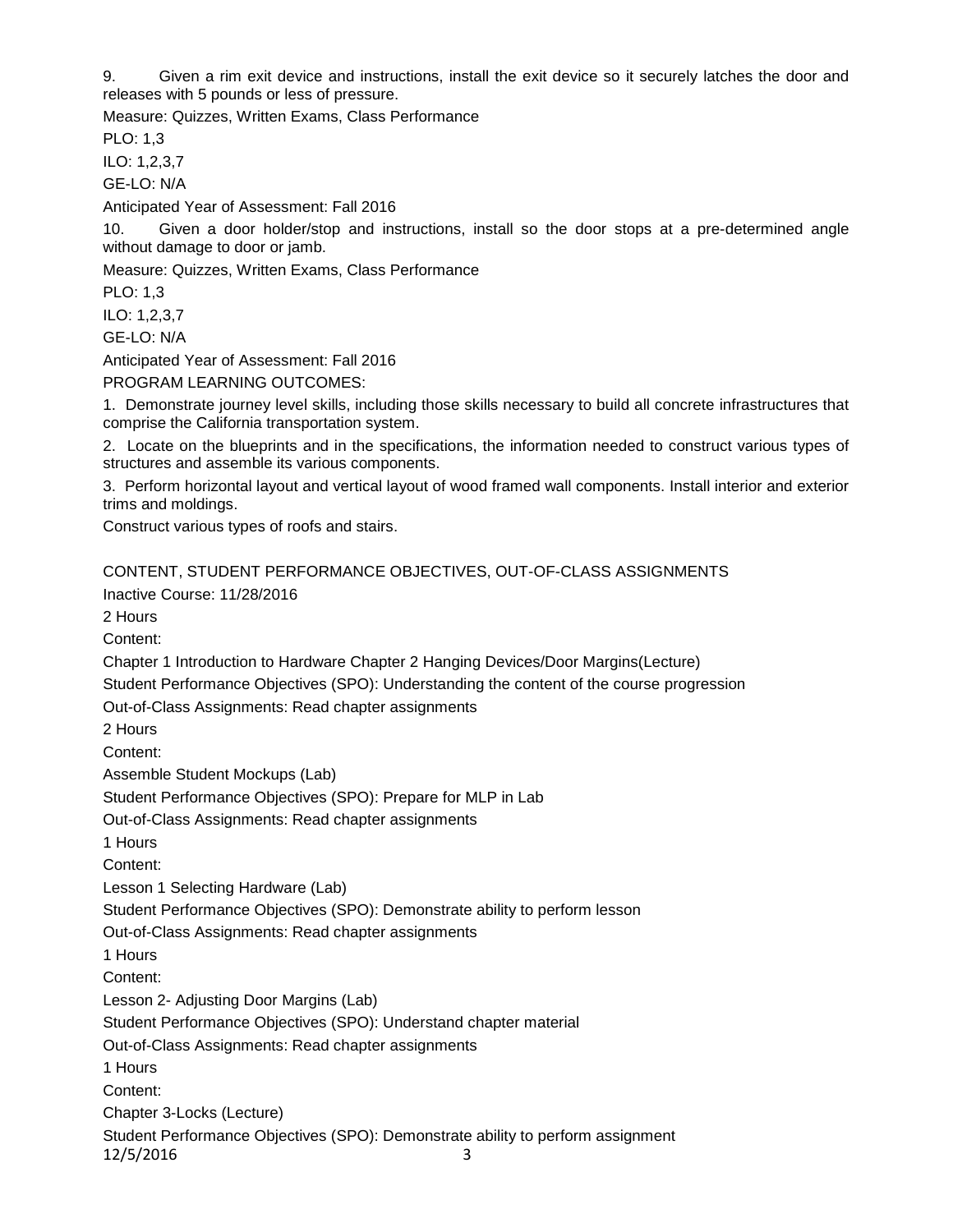Out-of-Class Assignments: None 2 Hours Content: Lesson 3A-Installing cylinder locks (Lab) Student Performance Objectives (SPO): Understand chapter material and perform lab assignment Out-of-Class Assignments: None 2 Hours Content: Lesson 3B-Installing mortise locks (Lab) Student Performance Objectives (SPO): Demonstrate the ability to perform the lesson with the tolerances set forth in the grading rubrics Out-of-Class Assignments: None 1 Hours Content: Chapter 4-Drilling and tapping (Lecture) Student Performance Objectives (SPO): Understand the terminology and processes of the chapter and review the MLP for the project Out-of-Class Assignments: Read chapter assignments 1.5 Hours Content: Lesson 4-Drilling and tapping (Lab) Student Performance Objectives (SPO): Demonstrate the ability to perform the lesson with the tolerances set forth in the grading rubrics. Out-of-Class Assignments: None 2 Hours Content: Chapter 5-Codes (Lecture) Student Performance Objectives (SPO): Understand the terminology and process of the chapter and review the MLP for the project Out-of-Class Assignments: None 1 Hours Content: Chapter 6-Door Closures (Lecture) Student Performance Objectives (SPO): Understand the terminology and steps necessary to install a basic pneumatic door closer Out-of-Class Assignments: None 2.5 Hours Content: Lesson 6-install door closers (Lab) Student Performance Objectives (SPO): Understand the terminology and work processes related to the MLP Out-of-Class Assignments: None 2 Hours Content: Chapter 7-Exit Devices (Lecture) Student Performance Objectives (SPO): Understand the terminology and steps necessary to install an exit device to code specifications. Out-of-Class Assignments: None 2 Hours

12/5/2016 4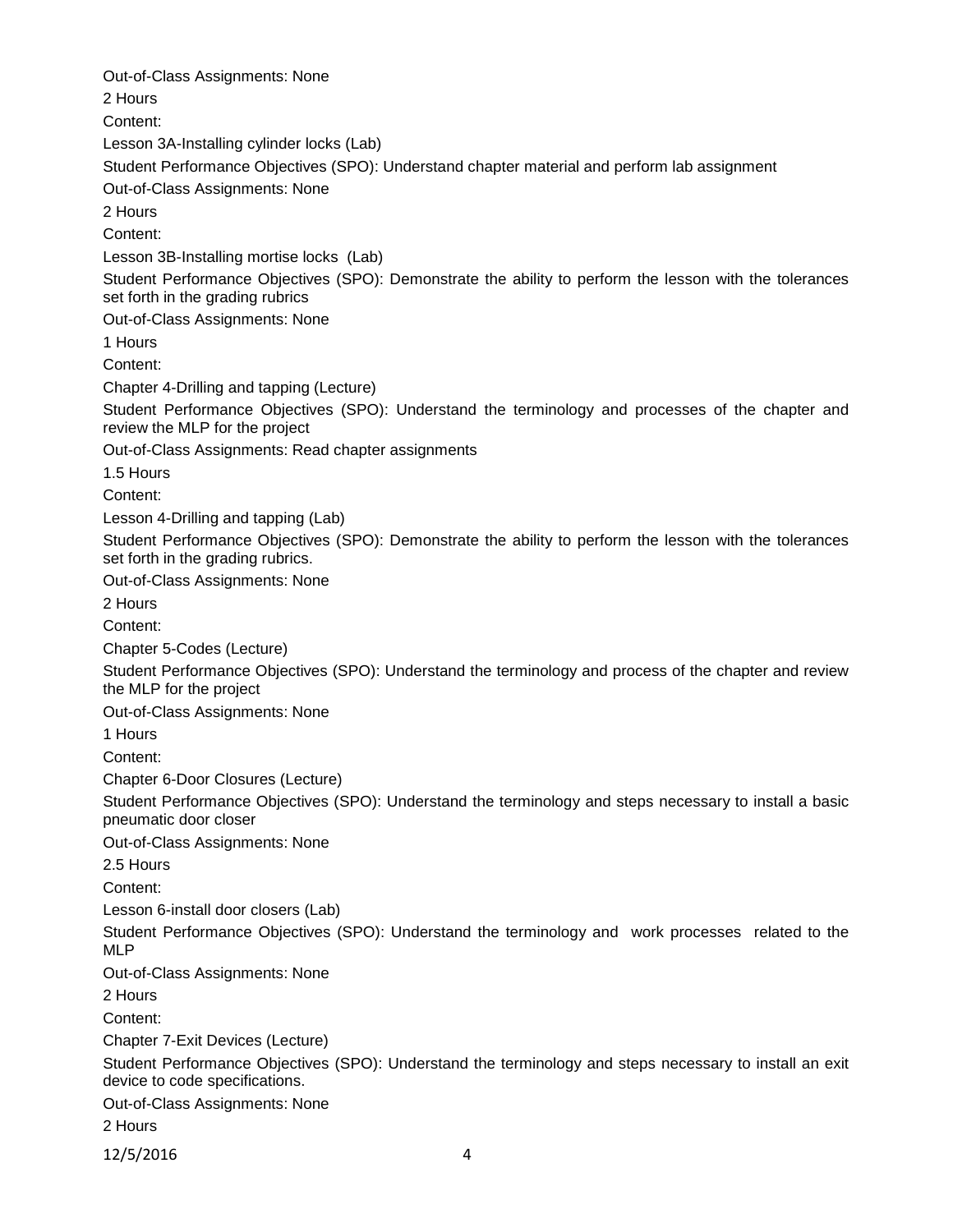Content:

Lesson 7A-Installing exit devices

Student Performance Objectives (SPO): Demonstrate the ability to perform the lesson with the tolerances set forth in the grading rubrics.

Out-of-Class Assignments: None

.5 Hours

Content:

Vertical Rod locking mechanisms (Lecture)

Student Performance Objectives (SPO): Understand the terminology and steps necessary to install vertical rod locking mechanisms correctly and to code specifications.

Out-of-Class Assignments: None

2 Hours

Lesson 7B-Installing vertical rod devices

Student Performance Objectives (SPO): Demonstrate the ability to perform the lesson with the tolerances set forth in the grading rubrics.

Out-of-Class Assignments: None

1 Hours

Content:

Chapter 8-Door controls (Lecture)

Student Performance Objectives (SPO): Understand the terminology and steps necessary to install various types of door controls to meet job specifications.

Out-of-class-assignments: None

1 Hours

Content:

Lesson 8-Installing Door controls (Lab)

Student Performance Objectives (SP0): Demonstrate the ability to perform the lesson with the tolerances set forth in the grading rubrics.

1.5 Hours

Content:

Chapter 9-Accessories (Lecture)

Student Performance Objectives (SPO): Understand the terminology and steps necessary to install various types of door coordinators and flush bolts to meet job specifications.

Out-of-class-assignments: None

1 Hours

Content:

Lesson 9-Installing coordinators and flush bolts (Lab)

Student Performance Objectives (SPO): Demonstrate the ability to perform the lesson with the tolerances set forth in the grading rubrics.

3 Hours

Dismantle projects and repackage hardware

2 HoursFinal

### **METHODS OF INSTRUCTION:**

Lectures, demonstrations, multimedia presentations, discussions, and hands-on lab activities.

### **METHODS OF EVALUATION:**

Category 1 - The types of writing assignments required: Percent range of total grade: 20 % to 30 % Written Homework

12/5/2016 5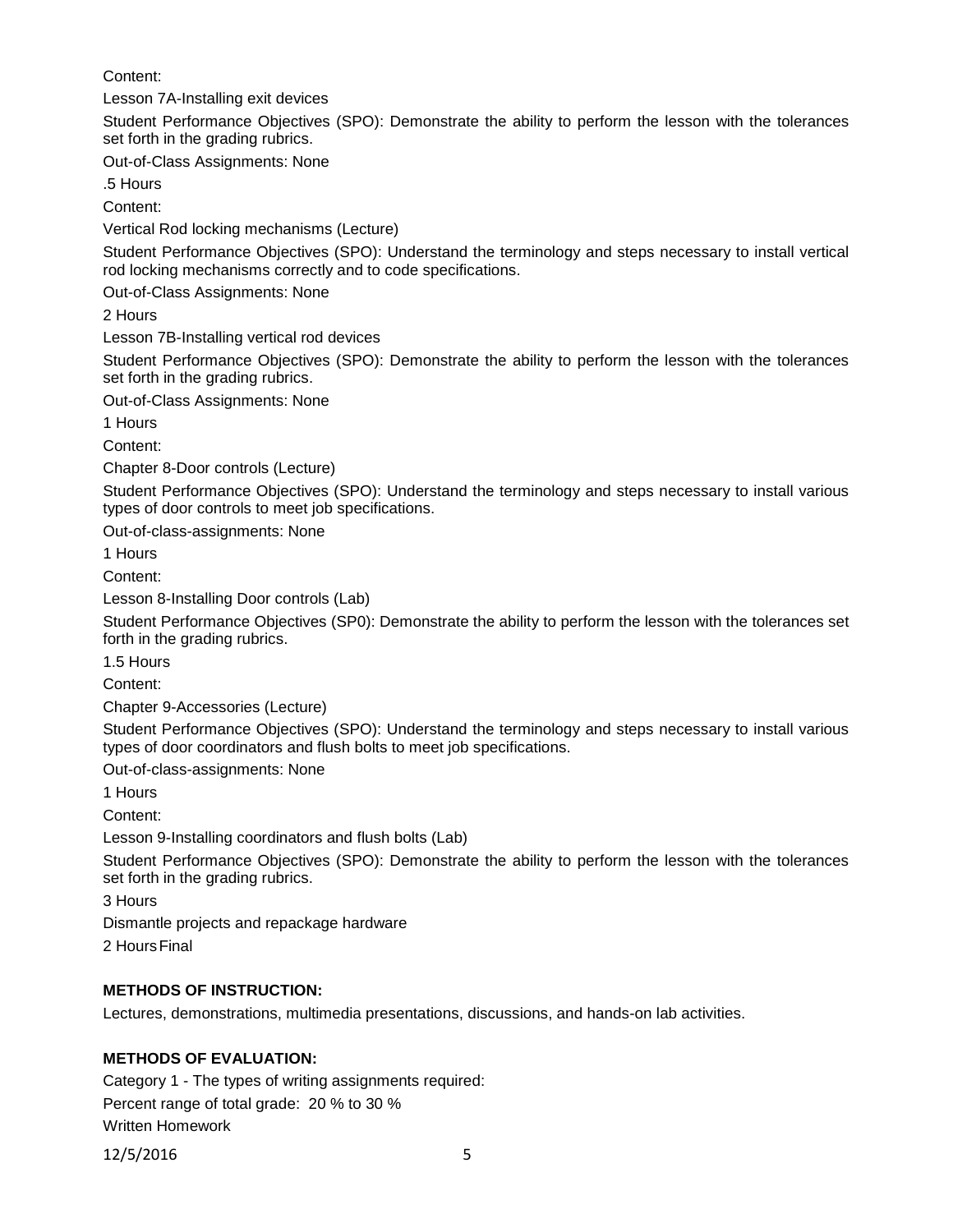Reading Reports Other: MLP shop based curriculum performance based

If this is a degree applicable course, but substantial writing assignments are NOT appropriate, indicate reason Course primarily involves skill demonstration or problem solving

Category 2 - The problem-solving assignments required: Percent range of total grade: 30 % to 40 % Homework Problems **Quizzes** Exams

Category 3 - The types of skill demonstrations required: Percent range of total grade: 40 % to 50 % Class Performance/s Field Work

Category 4 - The types of objective examinations used in the course: Percent range of total grade: 5 % to 10 % Multiple Choice True/False

### **REPRESENTATIVE TEXTBOOKS:**

Required: CITF. Construction Safety Orders, CAL OSHA current edition CTCNC Commercial Door Hardware, Carpenters International Training Fund, Las Vegas, NV. Carpentry, Leonard Koel, American Technical Publishers Inc., Homewood Illinois (2012). Or other appropriate college level text. Reading level of text, Grade: 10 Verified by: Director of Training

### **ARTICULATION and CERTIFICATE INFORMATION**

Associate Degree: CSU GE: IGETC: CSU TRANSFER: Not Transferable UC TRANSFER: Not Transferable

# **SUPPLEMENTAL DATA:**

Basic Skills: N Classification: Y Noncredit Category: Y Cooperative Education:

12/5/2016 6